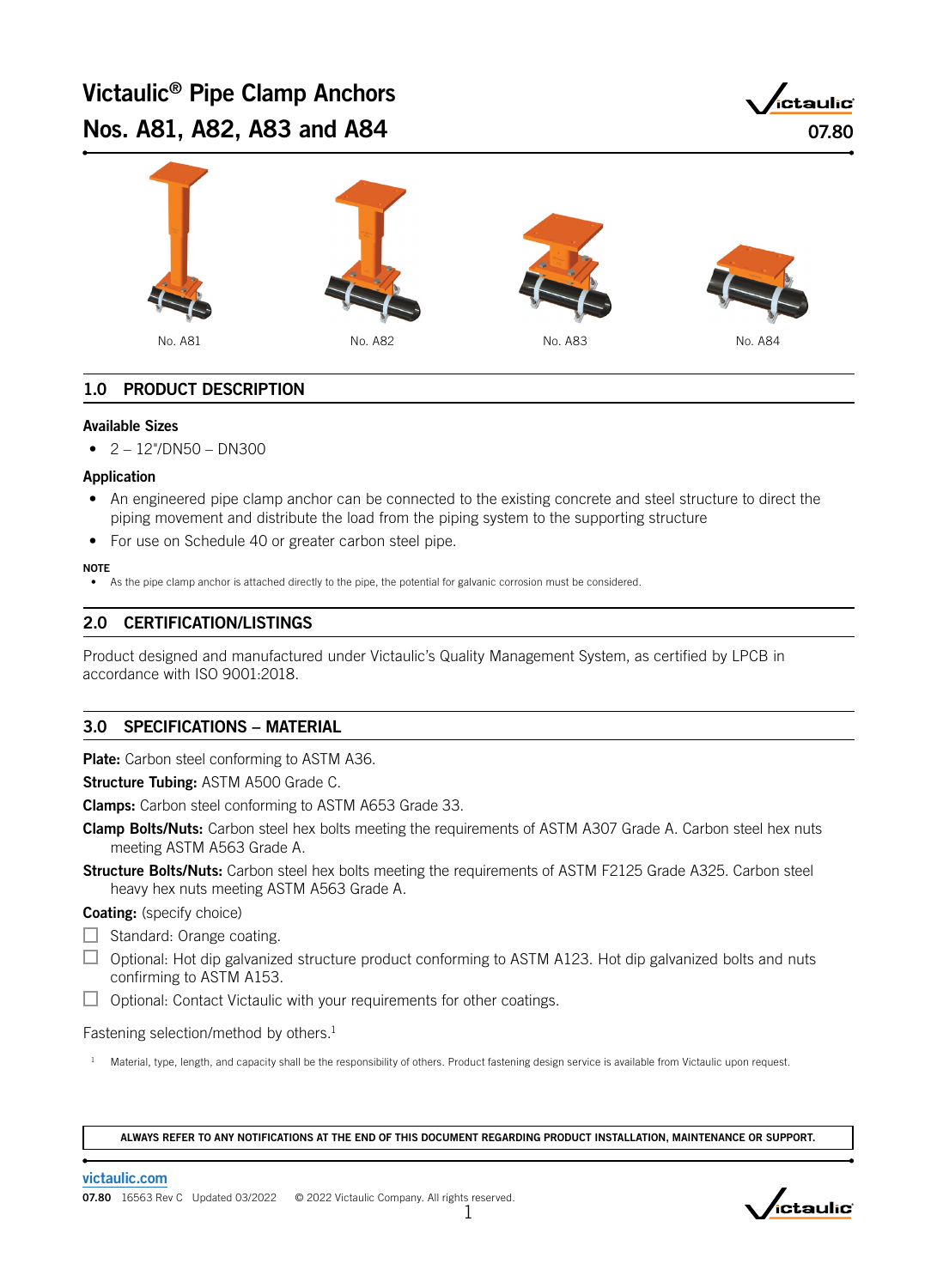## 4.0 DIMENSIONS

### No. A81 Long Adjustable Pipe Clamp Anchor

Top of Pipe to Structure: 22 ¾ – 36"



|                | <b>Pipe Size</b>                         | <b>Dimensions</b>    |                                  |                              |                               |                                          |                       |  |
|----------------|------------------------------------------|----------------------|----------------------------------|------------------------------|-------------------------------|------------------------------------------|-----------------------|--|
| Nominal        | <b>Actual Outside</b><br><b>Diameter</b> | L1<br>Minimum Length | L <sub>2</sub><br>Maximum Length | A<br><b>Base Plate Width</b> | B<br><b>Bolt Hole Spacing</b> | C<br><b>Bolt Hole</b><br><b>Diameter</b> | Approximate<br>(Each) |  |
| inches         | inches                                   | inches               | inches                           | inches                       | inches                        | inches                                   | Ibs                   |  |
| DN             | mm                                       | mm                   | mm                               | mm                           | mm                            | mm                                       | kg                    |  |
| $\overline{2}$ | 2.375                                    | 22.75                | 36.00                            | 10.00                        | 7.00                          | 0.6875                                   | 72.2                  |  |
| <b>DN50</b>    | 60.3                                     | 578                  | 914                              | 254                          | 175                           | 17.5                                     | 32.8                  |  |
| $2\frac{1}{2}$ | 2.875                                    | 22.75                | 36.00                            | 10.00                        | 7.00                          | 0.6875                                   | 72.6                  |  |
|                | 73.0                                     | 578                  | 914                              | 254                          | 175                           | 17.5                                     | 32.9                  |  |
| 3              | 3.500                                    | 22.75                | 36.00                            | 10.00                        | 7.00                          | 0.6875                                   | 72.8                  |  |
| <b>DN80</b>    | 88.9                                     | 578                  | 914                              | 254                          | 175                           | 17.5                                     | 33.0                  |  |
| 4              | 4.500                                    | 22.75                | 36.00                            | 10.00                        | 7.00                          | 0.6875                                   | 76.4                  |  |
| <b>DN100</b>   | 114.3                                    | 578                  | 914                              | 254                          | 175                           | 17.5                                     | 34.7                  |  |
| 5              | 5.563                                    | 22.75                | 36.00                            | 10.00                        | 7.00                          | 0.6875                                   | 78.4                  |  |
|                | 141.3                                    | 578                  | 914                              | 254                          | 175                           | 17.5                                     | 35.6                  |  |
| 6              | 6.625                                    | 22.75                | 36.00                            | 10.00                        | 7.00                          | 0.6875                                   | 102.7                 |  |
| <b>DN150</b>   | 168.3                                    | 578                  | 914                              | 254                          | 175                           | 17.5                                     | 46.6                  |  |
| 8              | 8.625                                    | 22.75                | 36.00                            | 10.00                        | 7.00                          | 0.6875                                   | 104.8                 |  |
| <b>DN200</b>   | 219.1                                    | 578                  | 914                              | 254                          | 175                           | 17.5                                     | 47.5                  |  |
| 10             | 10.750                                   | 22.75                | 36.00                            | 10.00                        | 7.00                          | 0.6875                                   | 127.0                 |  |
| DN250          | 273.0                                    | 578                  | 914                              | 254                          | 175                           | 17.5                                     | 57.6                  |  |
| 12             | 12.750                                   | 22.75                | 36.00                            | 10.00                        | 7.00                          | 0.6875                                   | 130.4                 |  |
| <b>DN300</b>   | 323.9                                    | 578                  | 914                              | 254                          | 175                           | 17.5                                     | 59.1                  |  |

#### NOTES

• The maximum and minimum adjustable lengths are measured from the top of the pipe to the top of the base plate.

• The product can be either anchored to concrete structures or welded to the steel frames from the base plate. The design of the anchorage and the welds shall be engineered for each specific project. Design service of the product connection to the structure is available from Victaulic upon customer request.

• The clamps shall be installed with the standard torque listed in the Minimum Torque table in section 5.0.

• For product installation requirement refer to document  $I-A80$ : Victaulic Pipe Clamp Anchor Installation Instructions.

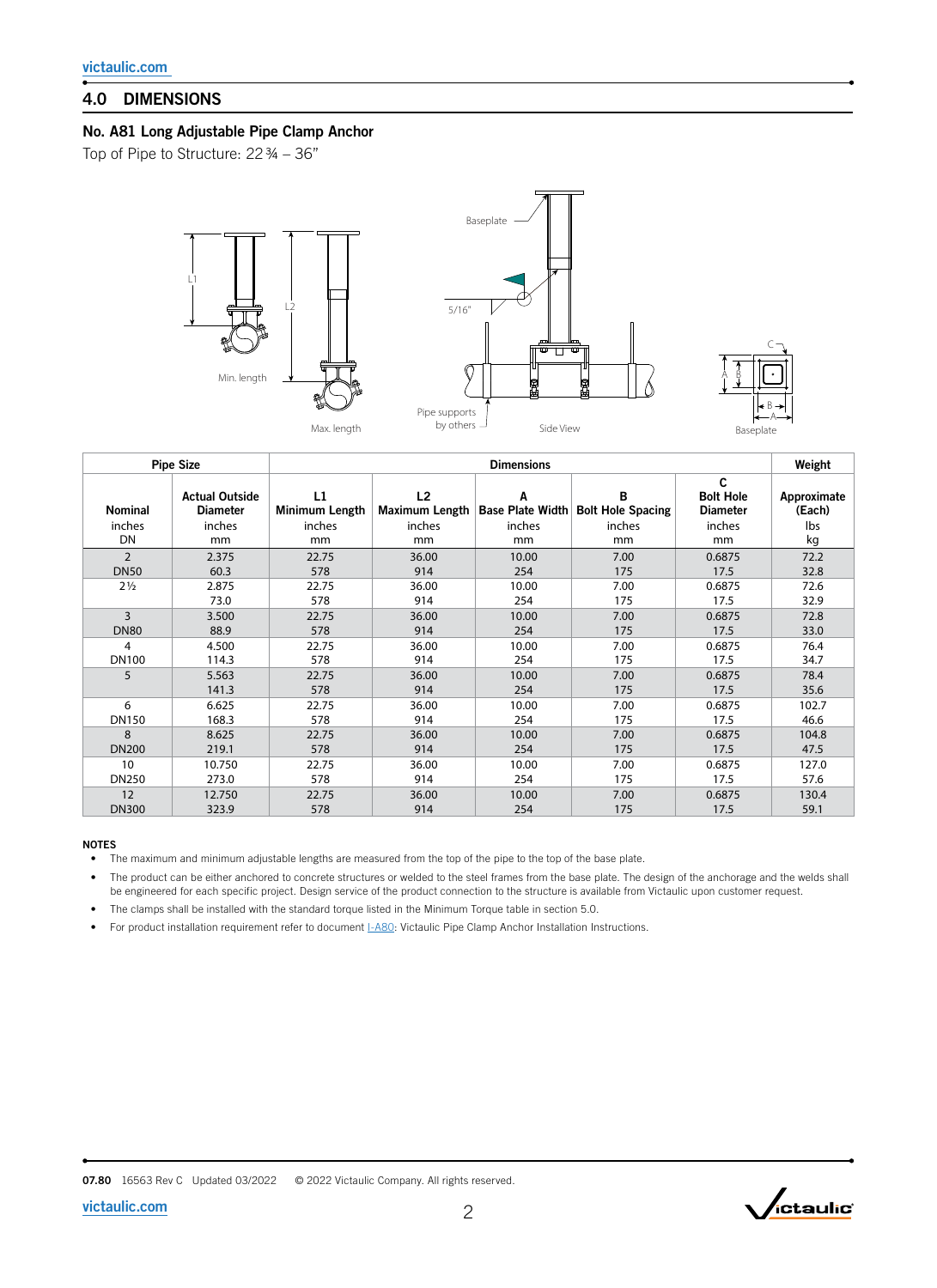### 4.1 DIMENSIONS

### No. A82 Short Adjustable Pipe Clamp Anchor

Top of Pipe to Structure: 16 – 22 ½"



|                | <b>Pipe Size</b>                         | <b>Dimensions</b>    |                      |                              |                               |                                          |                       |  |  |
|----------------|------------------------------------------|----------------------|----------------------|------------------------------|-------------------------------|------------------------------------------|-----------------------|--|--|
| Nominal        | <b>Actual Outside</b><br><b>Diameter</b> | L1<br>Minimum Length | L2<br>Maximum Length | Α<br><b>Base Plate Width</b> | B<br><b>Bolt Hole Spacing</b> | C<br><b>Bolt Hole</b><br><b>Diameter</b> | Approximate<br>(Each) |  |  |
| inches         | inches                                   | inches               | inches               | inches                       | inches                        | inches                                   | Ibs                   |  |  |
| DN             | mm                                       | mm                   | mm                   | mm                           | mm                            | mm                                       | kg                    |  |  |
| $\overline{2}$ | 2.375                                    | 16.00                | 22.50                | 10.00                        | 7.00                          | 0.6875                                   | 61.3                  |  |  |
| <b>DN50</b>    | 60.3                                     | 406                  | 572                  | 254                          | 175                           | 17.5                                     | 27.8                  |  |  |
| $2\frac{1}{2}$ | 2.875                                    | 16.00                | 22.50                | 10.00                        | 7.00                          | 0.6875                                   | 61.6                  |  |  |
|                | 73.0                                     | 406                  | 572                  | 254                          | 175                           | 17.5                                     | 28.0                  |  |  |
| 3              | 3.500                                    | 16.00                | 22.50                | 10.00                        | 7.00                          | 0.6875                                   | 61.9                  |  |  |
| <b>DN80</b>    | 88.9                                     | 406                  | 572                  | 254                          | 175                           | 17.5                                     | 28.1                  |  |  |
| 4              | 4.500                                    | 16.00                | 22.50                | 10.00                        | 7.00                          | 0.6875                                   | 65.5                  |  |  |
| <b>DN100</b>   | 114.3                                    | 406                  | 572                  | 254                          | 175                           | 17.5                                     | 29.7                  |  |  |
| 5              | 5.563                                    | 16.00                | 22.50                | 10.00                        | 7.00                          | 0.6875                                   | 67.5                  |  |  |
|                | 141.3                                    | 406                  | 572                  | 254                          | 175                           | 17.5                                     | 30.6                  |  |  |
| 6              | 6.625                                    | 16.00                | 22.50                | 10.00                        | 7.00                          | 0.6875                                   | 88.5                  |  |  |
| DN150          | 168.3                                    | 406                  | 572                  | 254                          | 175                           | 17.5                                     | 40.1                  |  |  |
| 8              | 8.625                                    | 16.00                | 22.50                | 10.00                        | 7.00                          | 0.6875                                   | 90.5                  |  |  |
| <b>DN200</b>   | 219.1                                    | 406                  | 572                  | 254                          | 175                           | 17.5                                     | 41.1                  |  |  |
| 10             | 10.750                                   | 16.00                | 22.50                | 10.00                        | 7.00                          | 0.6875                                   | 112.7                 |  |  |
| <b>DN250</b>   | 273.0                                    | 406                  | 572                  | 254                          | 175                           | 17.5                                     | 51.1                  |  |  |
| 12             | 12.750                                   | 16.00                | 22.50                | 10.00                        | 7.00                          | 0.6875                                   | 116.1                 |  |  |
| <b>DN300</b>   | 323.9                                    | 406                  | 572                  | 254                          | 175                           | 17.5                                     | 52.7                  |  |  |

#### NOTES

• The maximum and minimum adjustable lengths are measured from the top of the pipe to the top of the base plate.

• The product can be either anchored to concrete structures or welded to the steel frames from the base plate. The design of the anchorage and the welds shall be engineered for each specific project. Design service of the product connection to the structure is available from Victaulic upon customer request.

• The clamps shall be installed with the standard torque listed in the Minimum Torque table in section 5.0.

• For product installation requirement refer to document LA80: Victaulic Pipe Clamp Anchor Installation Instructions.



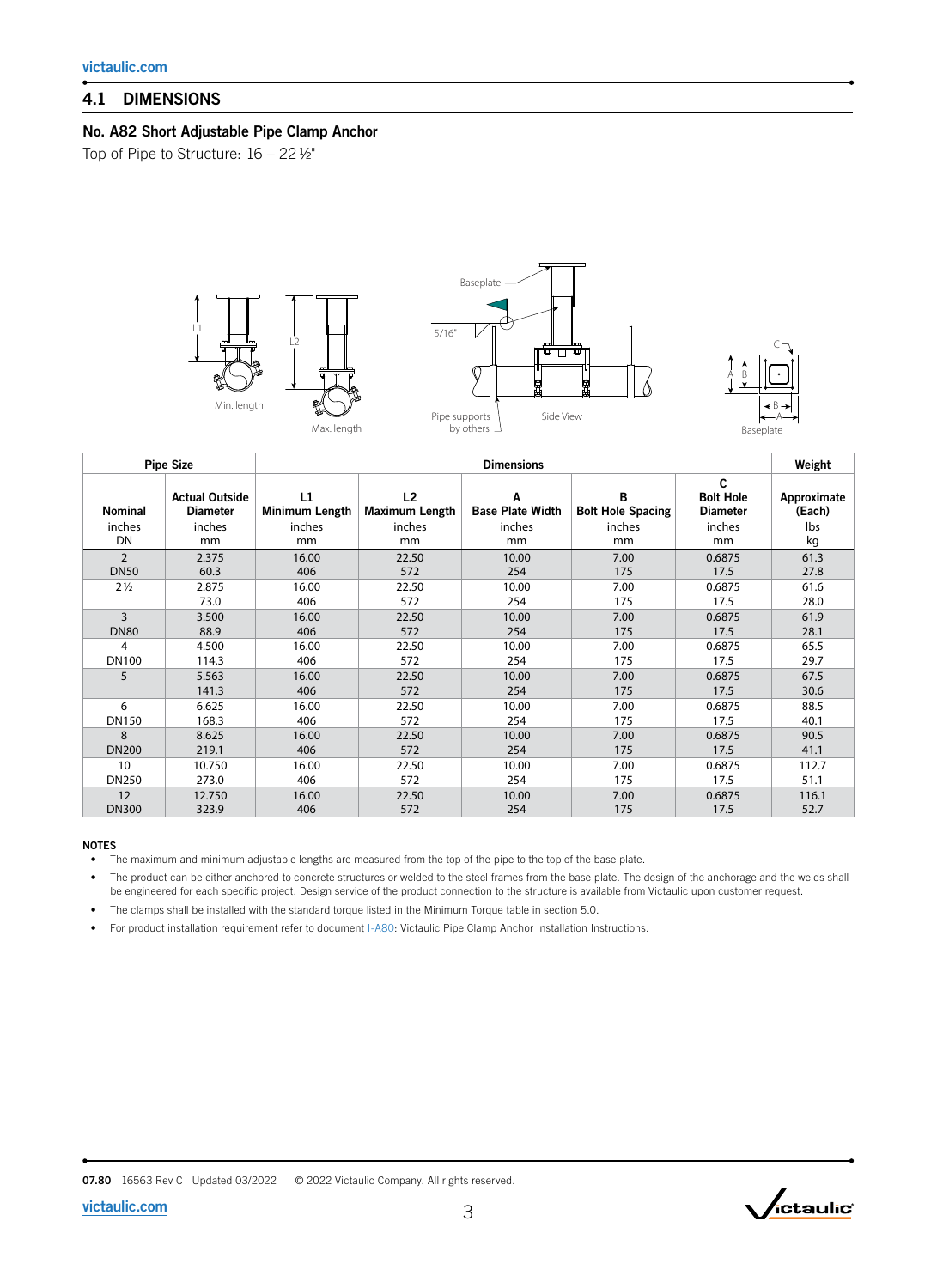### 4.2 DIMENSIONS

### No. A83 Long Fixed Pipe Clamp Anchor

Top of Pipe to Structure: 8", 11" or 14"



| <b>Pipe Size</b> |                                      | <b>Dimensions</b> |                             |           |                             |           |                             |                                 |                                         |                                          |  |
|------------------|--------------------------------------|-------------------|-----------------------------|-----------|-----------------------------|-----------|-----------------------------|---------------------------------|-----------------------------------------|------------------------------------------|--|
|                  |                                      | Option #1         |                             | Option #2 |                             | Option #3 |                             |                                 |                                         |                                          |  |
| <b>Nominal</b>   | Actual<br>Outside<br><b>Diameter</b> | L1                | Weight<br>Approx.<br>(Each) | L1        | Weight<br>Approx.<br>(Each) | L1        | Weight<br>Approx.<br>(Each) | Α<br><b>Base Plate</b><br>Width | B<br><b>Bolt Hole</b><br><b>Spacing</b> | C<br><b>Bolt Hole</b><br><b>Diameter</b> |  |
| inches           | inches                               | inches            | Ibs                         | inches    | Ibs                         | inches    | Ibs                         | inches                          | inches                                  | inches                                   |  |
| DN               | mm                                   | mm                | kg                          | mm        | kg                          | mm        | kg                          | mm                              | mm                                      | mm                                       |  |
| $\overline{2}$   | 2.375                                | 8.00              | 48.3                        | 11.00     | 51.2                        | 14.00     | 54.2                        | 10.00                           | 7.00                                    | 0.6875                                   |  |
| <b>DN50</b>      | 60.3                                 | 203               | 21.9                        | 279       | 23.2                        | 356       | 24.6                        | 254                             | 175                                     | 17.5                                     |  |
| $2\frac{1}{2}$   | 2.875                                | 8.00              | 48.6                        | 11.00     | 51.6                        | 14.00     | 54.5                        | 10.00                           | 7.00                                    | 0.6875                                   |  |
|                  | 73.0                                 | 203               | 22.0                        | 279       | 23.4                        | 356       | 24.7                        | 254                             | 175                                     | 17.5                                     |  |
| 3                | 3.500                                | 8.00              | 48.8                        | 11.00     | 51.8                        | 14.00     | 54.8                        | 10.00                           | 7.00                                    | 0.6875                                   |  |
| <b>DN80</b>      | 88.9                                 | 203               | 22.1                        | 279       | 23.5                        | 356       | 24.8                        | 254                             | 175                                     | 17.5                                     |  |
| 4                | 4.500                                | 8.00              | 52.4                        | 11.00     | 55.4                        | 14.00     | 58.4                        | 10.00                           | 7.00                                    | 0.6875                                   |  |
| <b>DN100</b>     | 114.3                                | 203               | 23.8                        | 279       | 25.1                        | 356       | 26.5                        | 254                             | 175                                     | 17.5                                     |  |
| 5                | 5.563                                | 8.00              | 54.4                        | 11.00     | 57.4                        | 14.00     | 60.4                        | 10.00                           | 7.00                                    | 0.6875                                   |  |
|                  | 141.3                                | 203               | 24.7                        | 279       | 26.0                        | 356       | 27.4                        | 254                             | 175                                     | 17.5                                     |  |
| 6                | 6.625                                | 8.00              | 71.3                        | 11.00     | 75.1                        | 14.00     | 78.9                        | 10.00                           | 7.00                                    | 0.6875                                   |  |
| <b>DN150</b>     | 168.3                                | 203               | 32.3                        | 279       | 34.1                        | 356       | 35.8                        | 254                             | 175                                     | 17.5                                     |  |
| 8                | 8.625                                | 8.00              | 73.3                        | 11.00     | 77.1                        | 14.00     | 81.0                        | 10.00                           | 7.00                                    | 0.6875                                   |  |
| <b>DN200</b>     | 219.1                                | 203               | 33.3                        | 279       | 35.0                        | 356       | 36.7                        | 254                             | 175                                     | 17.5                                     |  |
| 10               | 10.750                               | 8.00              | 95.6                        | 11.00     | 99.4                        | 14.00     | 103.2                       | 10.00                           | 7.00                                    | 0.6875                                   |  |
| <b>DN250</b>     | 273.0                                | 203               | 43.3                        | 279       | 45.1                        | 356       | 46.8                        | 254                             | 175                                     | 17.5                                     |  |
| 12               | 12.750                               | 8.00              | 99.0                        | 11.00     | 102.8                       | 14.00     | 106.6                       | 10.00                           | 7.00                                    | 0.6875                                   |  |
| <b>DN300</b>     | 323.9                                | 203               | 44.9                        | 279       | 46.6                        | 356       | 48.3                        | 254                             | 175                                     | 17.5                                     |  |

#### NOTES

• The L1 length is measured from the top of the pipe to the top of the base plate. L1 product length is customizable through special engineered product based on specific project requirement.

• The product can be either anchored to concrete structures or welded to the steel frames from the base plate. The design of the anchorage and the welds shall be engineered for each specific project. Design service of the product connection to the structure is available from Victaulic upon customer request.

• The clamps shall be installed with the standard torque listed in the Minimum Torque table in section 5.0.

• For product installation requirement refer to document  $I-ABO$ : Victaulic Pipe Clamp Anchor Installation Instructions.

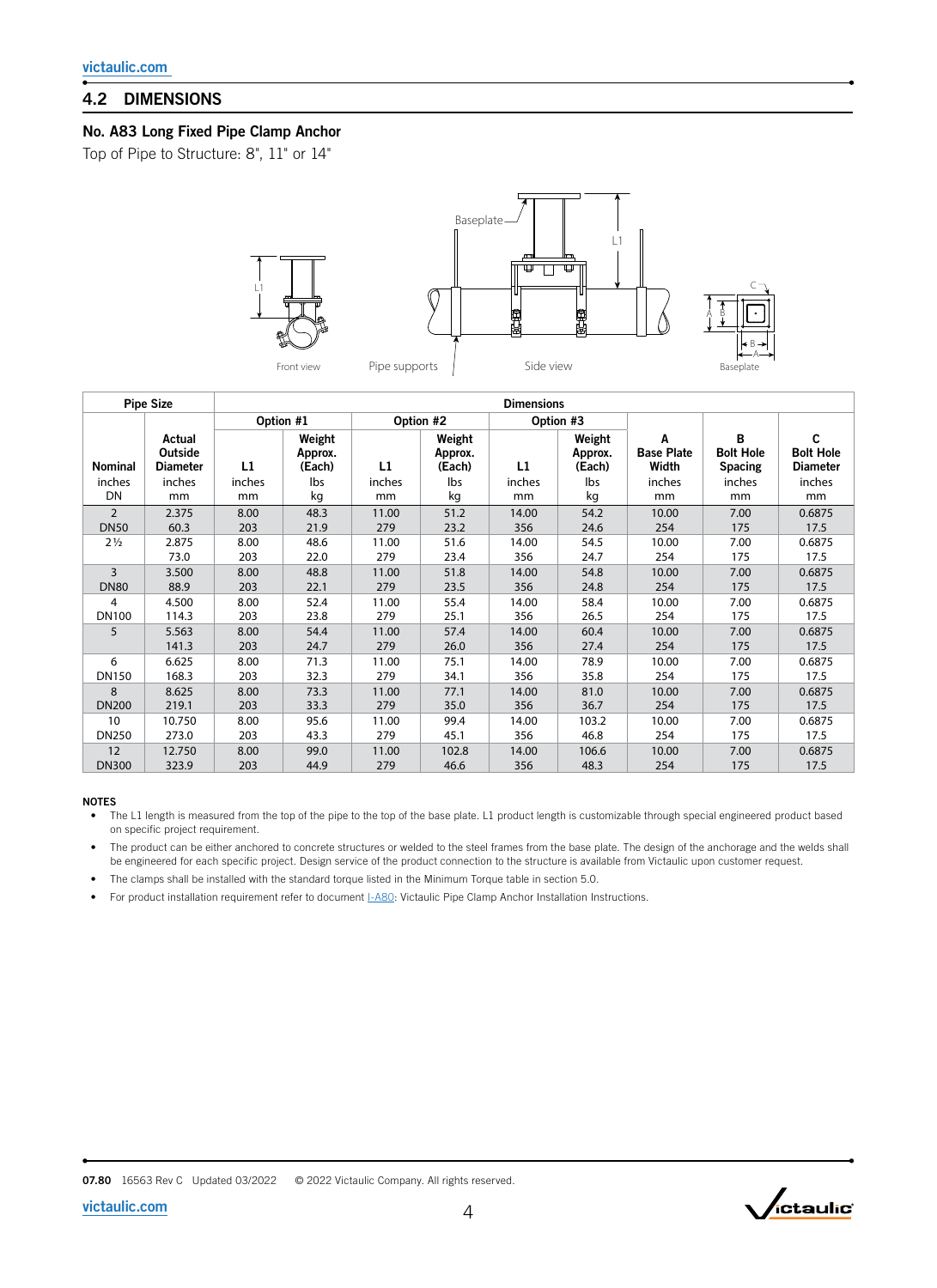# 4.3 DIMENSIONS

### No. A84 Short Fixed Pipe Clamp Anchor

Top of Pipe to Structure: 3", 4" or 5"

L1

↑





6 – 12"/DN150 – DN300

| <b>Pipe Size</b> |                                             | <b>Dimensions</b> |                             |              |                             |              |                             |                                 |                                         |                                          |                                  |  |
|------------------|---------------------------------------------|-------------------|-----------------------------|--------------|-----------------------------|--------------|-----------------------------|---------------------------------|-----------------------------------------|------------------------------------------|----------------------------------|--|
|                  |                                             |                   | Option #1                   |              | Option #2                   |              | Option #3                   |                                 |                                         |                                          |                                  |  |
| <b>Nominal</b>   | Actual<br><b>Outside</b><br><b>Diameter</b> | L1                | Weight<br>Approx.<br>(Each) | L1           | Weight<br>Approx.<br>(Each) | L1           | Weight<br>Approx.<br>(Each) | A<br><b>Base Plate</b><br>Width | в<br><b>Bolt Hole</b><br><b>Spacing</b> | C<br><b>Bolt Hole</b><br><b>Diameter</b> | D<br><b>Base Plate</b><br>Length |  |
| inches<br>DN     | inches<br>mm                                | inches<br>mm      | lbs<br>kg                   | inches<br>mm | lbs<br>kg                   | inches<br>mm | lbs<br>kg                   | inches<br>mm                    | inches<br>mm                            | inches<br>mm                             | inches<br>mm                     |  |
| $\overline{2}$   | 2.375                                       | 3.00              | 13.1                        | 4.00         | 14.3                        | 5.00         | 15.4                        | 7.50                            | 5.50                                    | 0.8125                                   | 8.00                             |  |
| <b>DN50</b>      | 60.3                                        | 76                | 6.0                         | 102          | 6.5                         | 127          | 7.0                         | 191                             | 140                                     | 20.6                                     | 203                              |  |
| $2\frac{1}{2}$   | 2.875                                       | 3.00              | 13.5                        | 4.00         | 14.6                        | 5.00         | 15.7                        | 7.50                            | 5.50                                    | 0.8125                                   | 8.00                             |  |
|                  | 73.0                                        | 76                | 6.1                         | 102          | 6.6                         | 127          | 7.1                         | 191                             | 140                                     | 20.6                                     | 203                              |  |
| $\overline{3}$   | 3.500                                       | 3.00              | 13.7                        | 4.00         | 14.8                        | 5.00         | 16.0                        | 7.50                            | 5.50                                    | 0.8125                                   | 8.00                             |  |
| <b>DN80</b>      | 88.9                                        | 76                | 6.2                         | 102          | 6.7                         | 127          | 7.2                         | 191                             | 140                                     | 20.6                                     | 203                              |  |
| 4                | 4.500                                       | 3.00              | 17.0                        | 4.00         | 18.4                        | 5.00         | 19.9                        | 7.50                            | 5.50                                    | 0.8125                                   | 10.00                            |  |
| <b>DN100</b>     | 114.3                                       | 76                | 7.7                         | 102          | 8.4                         | 127          | 9.0                         | 191                             | 140                                     | 20.6                                     | 254                              |  |
| 5                | 5.563                                       | 3.00              | 19.0                        | 4.00         | 20.4                        | 5.00         | 21.9                        | 7.50                            | 5.50                                    | 0.8125                                   | 10.00                            |  |
|                  | 141.3                                       | 76                | 8.6                         | 102          | 9.3                         | 127          | 9.9                         | 191                             | 140                                     | 20.6                                     | 254                              |  |
| 6                | 6.625                                       | 3.00              | 31.4                        | 4.00         | 34.2                        | 5.00         | 37.1                        | 8.50                            | 6.50                                    | 0.8125                                   | 12.00                            |  |
| <b>DN150</b>     | 168.3                                       | 76                | 14.2                        | 102          | 15.5                        | 127          | 16.8                        | 216                             | 165                                     | 20.6                                     | 305                              |  |
| 8                | 8.625                                       | 3.00              | 33.4                        | 4.00         | 36.3                        | 5.00         | 39.1                        | 8.50                            | 6.50                                    | 0.8125                                   | 12.00                            |  |
| <b>DN200</b>     | 219.1                                       | 76                | 15.1                        | 102          | 16.5                        | 127          | 17.8                        | 216                             | 165                                     | 20.6                                     | 305                              |  |
| 10               | 10.750                                      | 3.00              | 54.9                        | 4.00         | 58.5                        | 5.00         | 62.1                        | 10.00                           | 6.50                                    | 0.8125                                   | 14.00                            |  |
| <b>DN250</b>     | 273.0                                       | 76                | 24.9                        | 102          | 26.5                        | 127          | 28.2                        | 254                             | 165                                     | 20.6                                     | 356                              |  |
| 12               | 12.750                                      | 3.00              | 58.3                        | 4.00         | 61.9                        | 5.00         | 65.5                        | 10.00                           | 6.50                                    | 0.8125                                   | 14.00                            |  |
| <b>DN300</b>     | 323.9                                       | 76                | 26.4                        | 102          | 28.1                        | 127          | 29.7                        | 254                             | 165                                     | 20.6                                     | 356                              |  |

#### NOTES

• The L1 length is measured from the top of the pipe to the top of the base plate. L1 product length is customizable through special engineered product based on specific project requirement.

The product can be either anchored to concrete structures or welded to the steel frames from the base plate. The design of the anchorage and the welds shall be engineered for each specific project. Design service of the product connection to the structure is available from Victaulic upon customer request.

The maximum gravity hanger spacings at the product installation point shall be no more than 8 feet.

• The clamps shall be installed with the standard torque listed in the Minimum Torque table in section 5.0.

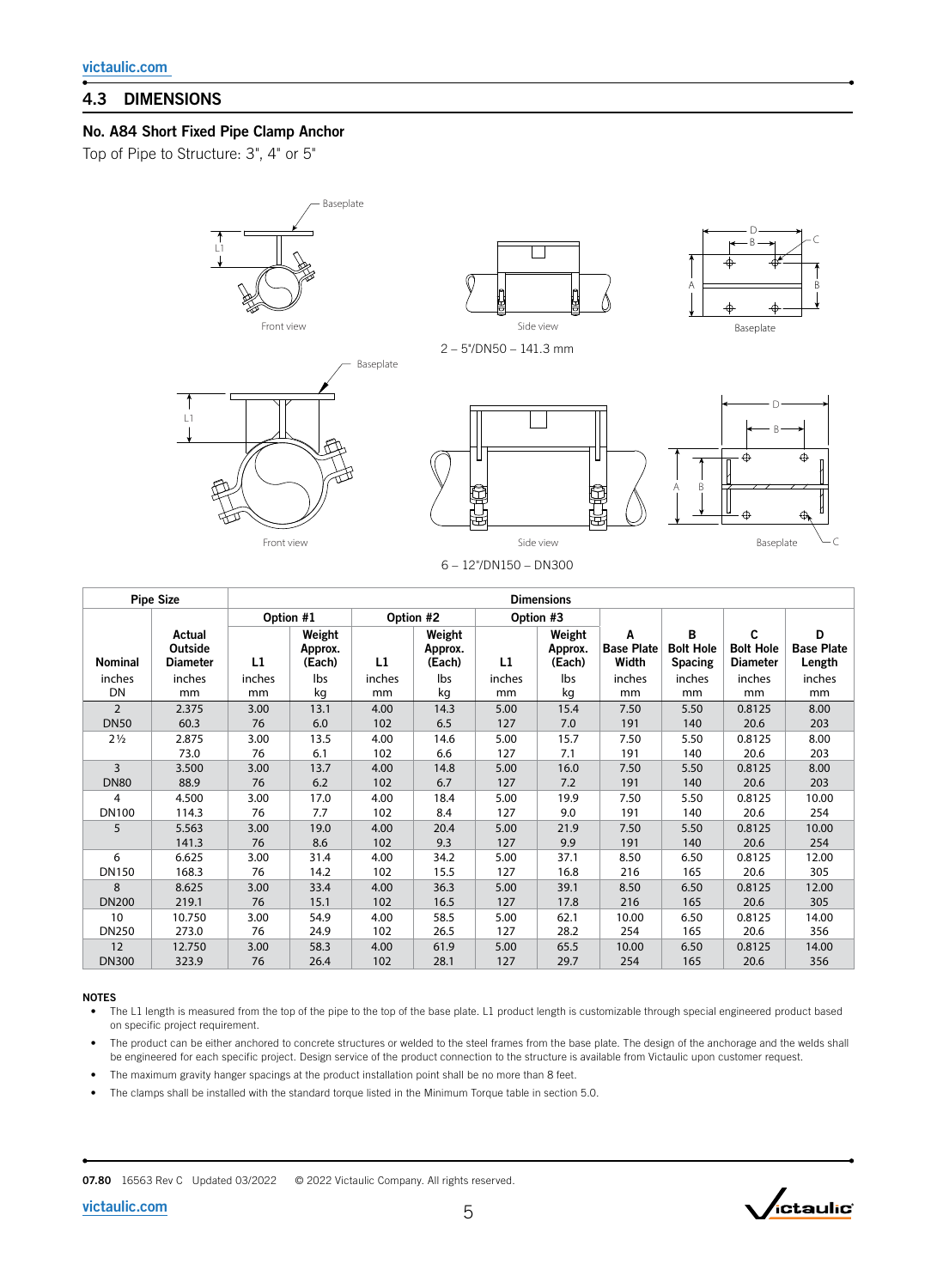## 5.0 PERFORMANCE

#### Minimum Torque of the Clamp Bolts

| <b>Bolt Size</b><br>inches | <b>Torque Value</b><br>ft-Ibs |
|----------------------------|-------------------------------|
| $\frac{5}{16}$             | 10                            |
| $\frac{1}{2}$              | 35                            |
| $\frac{5}{8}$              | 65                            |
| $\frac{3}{4}$              | 85                            |
| $\frac{7}{8}$              | 100                           |
|                            | 120                           |

#### NOTES

- The pipe clamp anchor shall be installed directly on the pipe, not on top of the pipe insulation.
- Torque values in the table above are suggested for the clamp bolt installation on Schedule 40 piping or higher.
- Installation torque of the other structure high strength bolts shall follow industry standard.

### 5.1 PERFORMANCE

#### Design Load Capacity

| <b>Size</b>    |                                          |                             |  |  |  |
|----------------|------------------------------------------|-----------------------------|--|--|--|
| <b>Nominal</b> | <b>Actual Outside</b><br><b>Diameter</b> | <b>Design Load Capacity</b> |  |  |  |
| inches         | inches                                   | lbs                         |  |  |  |
| DN             | mm                                       | kg                          |  |  |  |
| $\overline{2}$ | 2.375                                    | 460                         |  |  |  |
| <b>DN50</b>    | 60.3                                     | 209                         |  |  |  |
| $2\frac{1}{2}$ | 2.875                                    | 700                         |  |  |  |
|                | 73.0                                     | 319                         |  |  |  |
| 3              | 3.500                                    | 950                         |  |  |  |
| <b>DN80</b>    | 88.9                                     | 434                         |  |  |  |
| 4              | 4.500                                    | 1460                        |  |  |  |
| <b>DN100</b>   | 114.3                                    | 663                         |  |  |  |
| 5              | 5.563                                    | 2080                        |  |  |  |
|                | 141.3                                    | 949                         |  |  |  |
| 6              | 6.625                                    | 2820                        |  |  |  |
| <b>DN150</b>   | 168.3                                    | 1285                        |  |  |  |
| 8              | 8.625                                    | 4500                        |  |  |  |
| <b>DN200</b>   | 219.1                                    | 2045                        |  |  |  |
| 10             | 10.750                                   | 4750                        |  |  |  |
| <b>DN250</b>   | 273.0                                    | 2160                        |  |  |  |
| 12             | 12.750                                   | 4860                        |  |  |  |
| <b>DN300</b>   | 323.9                                    | 2209                        |  |  |  |

#### NOTES

- Reference the tabulated capacities in this table for application without welding clamps to the pipe. For anchor loads higher than the capacities shown in the table, welding the clamps to the pipe is required. Refer to **[publication I-A80](http://static.victaulic.com/assets/uploads/literature/I-A80.pdf):** Victaulic Pipe Clamp Anchor Installation Instructions for recommended clamp-to-pipe weld with corresponding enhanced A84 anchor capacities.
- For A81, A82, and A83 products, the design load capacity should not be exceeded. The capacity of A84 can only be enhanced by approved welding shown in Victaulic installation guide **[I-A80](http://static.victaulic.com/assets/uploads/literature/I-A80.pdf)**
- The pipe clamp anchor shall be utilized to primarily resist axial load paralleled to the pipe direction. Contact Victaulic if the pipe clamp anchor is applied to resist loads from other directions.
- The ultimate capacity of the pipe clamp anchor is affected by the distance from the pipe to the base plate and the fastening method from the base plate to the support structure. Contact Victaulic for product application on a specific project.